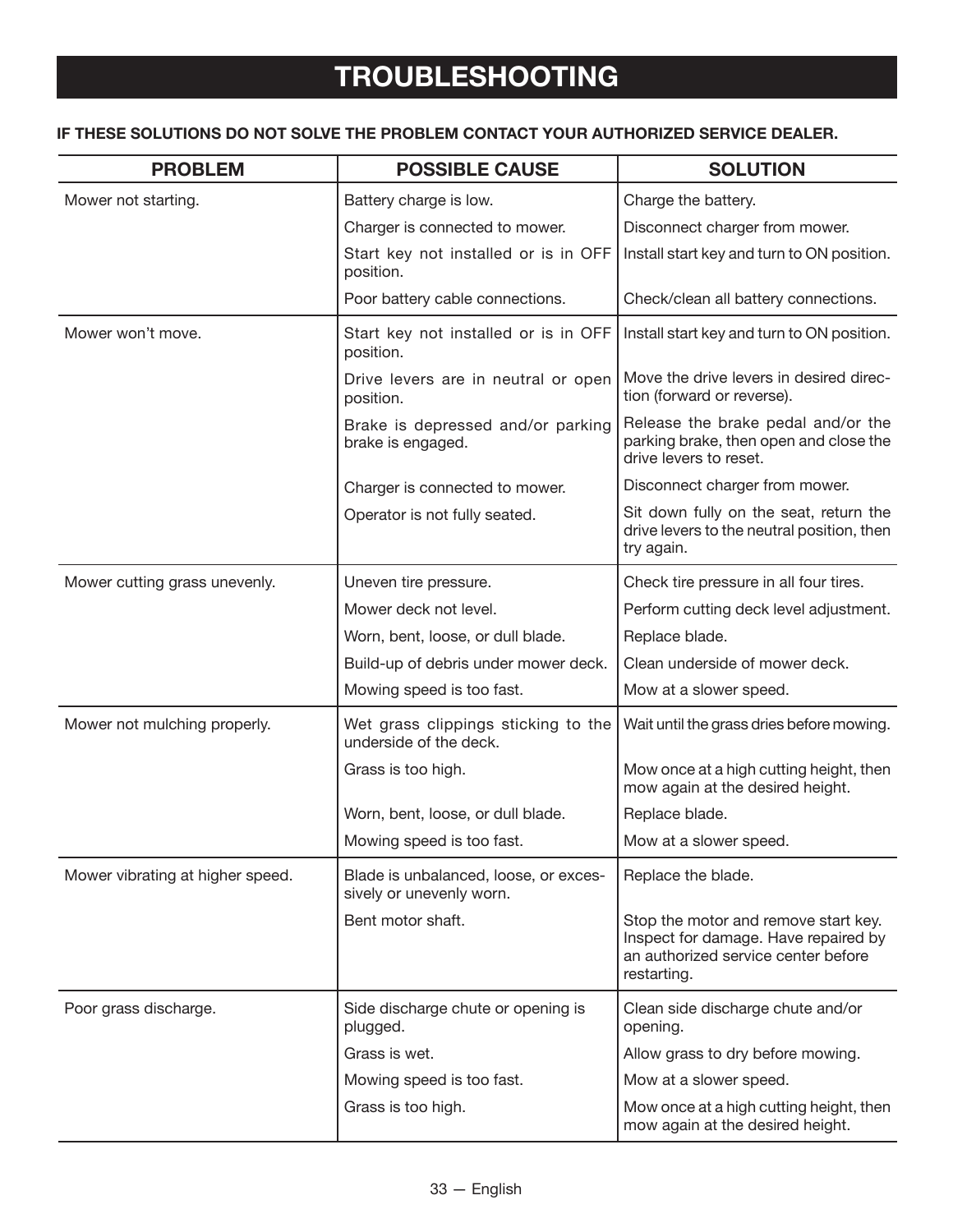## **TROUBLESHOOTING**

| <b>PROBLEM</b>                                                                   | <b>POSSIBLE CAUSE</b>                                      | <b>SOLUTION</b>                                                                                                                                       |
|----------------------------------------------------------------------------------|------------------------------------------------------------|-------------------------------------------------------------------------------------------------------------------------------------------------------|
| Motor stops while cutting.                                                       | Cutting height set too low.                                | Raise the cutting height.                                                                                                                             |
|                                                                                  | Battery charge is low.                                     | Charge the battery.                                                                                                                                   |
|                                                                                  | Operator is not fully seated.                              | Sit down fully on the seat, return the<br>drive levers to the neutral position, and<br>push the blade engage knob down.<br>Then try again.            |
| Blades do not rotate.                                                            | Battery charge is low.                                     | Charge the battery.                                                                                                                                   |
|                                                                                  | Blade engage knob is down.                                 | Raise blade engage knob.                                                                                                                              |
|                                                                                  | Operator is not fully seated.                              | Sit down fully on the seat, return the<br>drive levers to the neutral position, and<br>push the blade engage knob down.<br>Then try again.            |
|                                                                                  | Build-up of debris under mower deck.                       | Clean underside of mower deck.                                                                                                                        |
| Blades do not rotate while moving in<br>reverse.                                 | Blade engage knob is down.                                 | Raise blade engage knob.                                                                                                                              |
| Mower won't reach full speed.                                                    | Battery charge is low.                                     | Charge the battery.                                                                                                                                   |
|                                                                                  | Low speed drive feature is engaged.                        | Turn off low speed drive.                                                                                                                             |
| Blades continue to turn after operator<br>leaves seat without parking brake set. | Safety interlock system is not func-<br>tioning correctly. | Ensure safety interlock system seat plug<br>is fully connected. If blades still won't<br>stop, take mower to authorized service<br>center for repair. |
| Headlights not working.                                                          | Headlights are off.                                        | Press headlight button to turn head-<br>lights on.                                                                                                    |
|                                                                                  | Headlights are damaged.                                    | Have headlights replaced at an autho-<br>rized service center.                                                                                        |
| Battery will not charge.                                                         | Bad battery cells.                                         | Replace battery.                                                                                                                                      |
|                                                                                  | Poor cable connections.                                    | Check/clean all battery connections.                                                                                                                  |

If problem persists after trying the above solutions, contact customer service or an authorized service center for assistance.